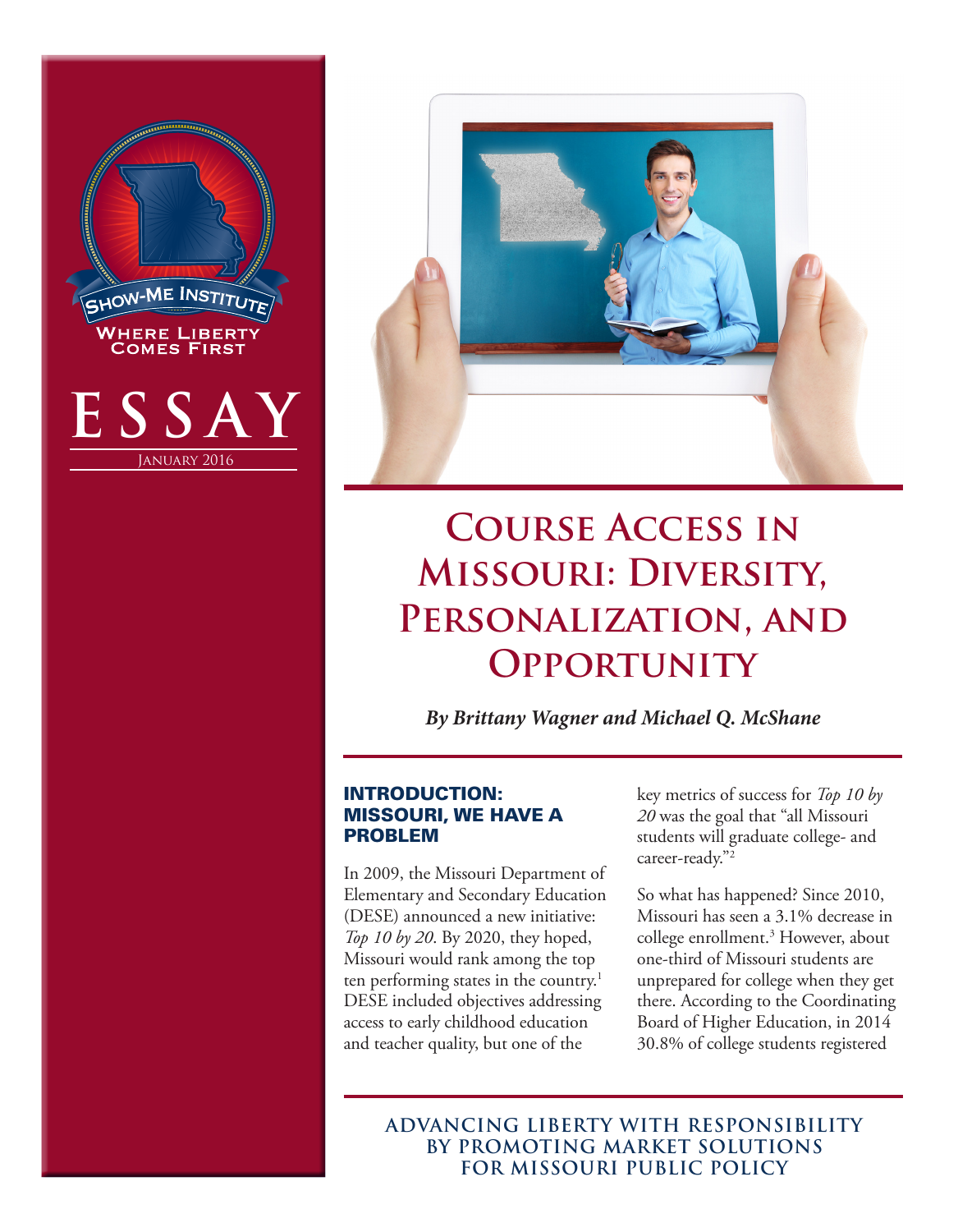# **Districts in Missouri with zero students enrolled in selected courses**



**Source:** *Missouri Department of Elementary and Secondary Education.*

for remedial courses—courses they should have already taken in high school.<sup>4</sup>

The results on the ACT for Missouri's class of 2015 also revealed a lack of college preparation. While 71 percent of Missouri students were found to be ready for college-level English, only 44 percent were ready for collegelevel math, 51 percent were ready for college-level reading, and 42 percent were ready for college-level science. 5 In total, only 30 percent of the class of 2015 scored college-ready in all

four tested subjects.<sup>6</sup>

If remediation rates and readiness predictors are an accurate representation of college and career readiness among graduates, Missouri has made little progress toward its goal.

College and career readiness require enrollment in appropriate courses in high school. During the 2014–2015 school year, of the 507 school districts that offer high school in the state, 255 districts had no students enrolled in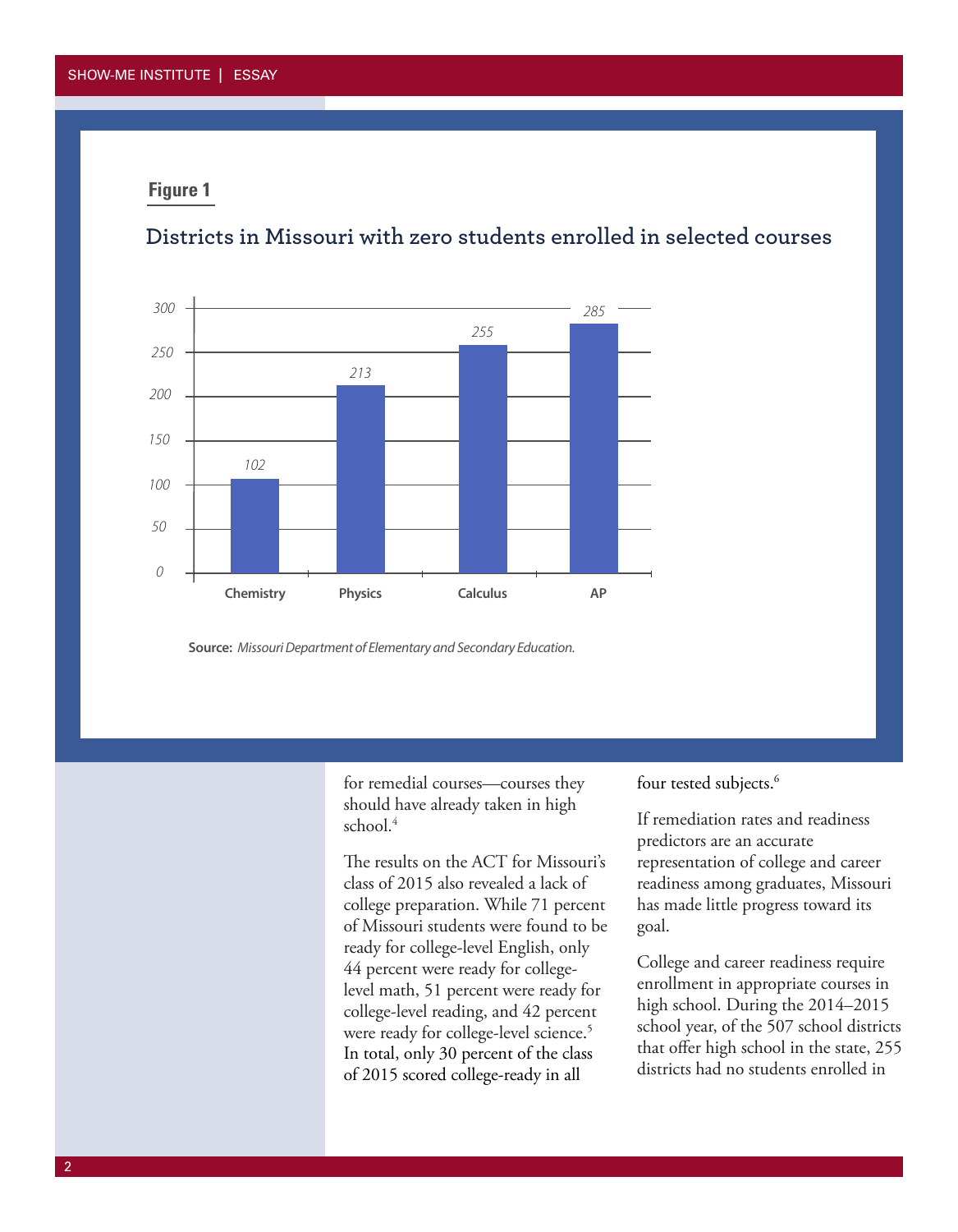calculus, 213 districts had no students enrolled in physics, 102 districts had no students enrolled in Chemistry, and 285 districts did not have a single student enroll in an AP class (see Figure 1). Between 2001 and 2015, at least 110 Missouri school districts ended their gifted and talented education programs.7 According to the U.S. Chamber of Commerce's 2014 report *Leaders and Laggards*, only 9.5 percent of Missouri students in the class of 2014 graduated having passed an AP exam, ranking Missouri  $47<sup>th</sup>$  in the Nation (and  $48<sup>th</sup>$  if you count the District of Columbia).8

These course access issues disproportionately affect Missouri's smaller, rural school districts. For smaller school districts (and Missouri has a lot of them), especially in rural Missouri, providing courses beyond what is minimally required to graduate is difficult to justify if only a small number of students are interested in taking them. In some cases, teachers are spread thin across multiple subjects. In others, location creates staffing challenges. How does a principal at Worth High School, for example, recruit and retain a highquality Mandarin teacher in the least populous county in Missouri?

Problems such as geographic isolation and staffing shortages require innovative solutions. Students in small or rural school districts should not have their educational options limited just because of their zip code. All students should have access to advanced math and science coursework beyond the three courses required to graduate, as well as solid career and technical education and college-preparatory work.

Public schools must venture outside the traditional model to ensure that students are provided with unique pathways to college and careers. This policy brief provides an overview of one such solution—course access.

# WHAT IS COURSE ACCESS? THE EXAMPLE OF MICHIGAN

Course access programs allow students to direct a portion of their annual per-pupil funding to approved course providers outside of their traditional public schools and to receive credit for classes they successfully pass. Students access the course from an approved location such as the school library or travel to an off-site location like a local community college.

What does this look like in practice? Let's use Michigan's course access program as a guide. Figure 2 illustrates how course access allows Michigan students to direct funds toward coursework that fits their unique interests and abilities.

In Michigan, middle- and highschool students are eligible to enroll in two online courses per academic term.9 Students can view virtual course options using the Michigan Online Course Catalog, which is maintained by the statewide virtual school, Michigan Virtual School (see Figure 3 for a screen shot).<sup>10</sup> The catalog allows parents and students to view course descriptions, drop and completion policies, and even student performance data. The student performance data in Figure 3 shows that during the 2013–2014 school year, 85.8 percent of students passed

*How does a principal at Worth High School, for example, recruit and retain a high-quality Mandarin teacher in the least populous county in Missouri?*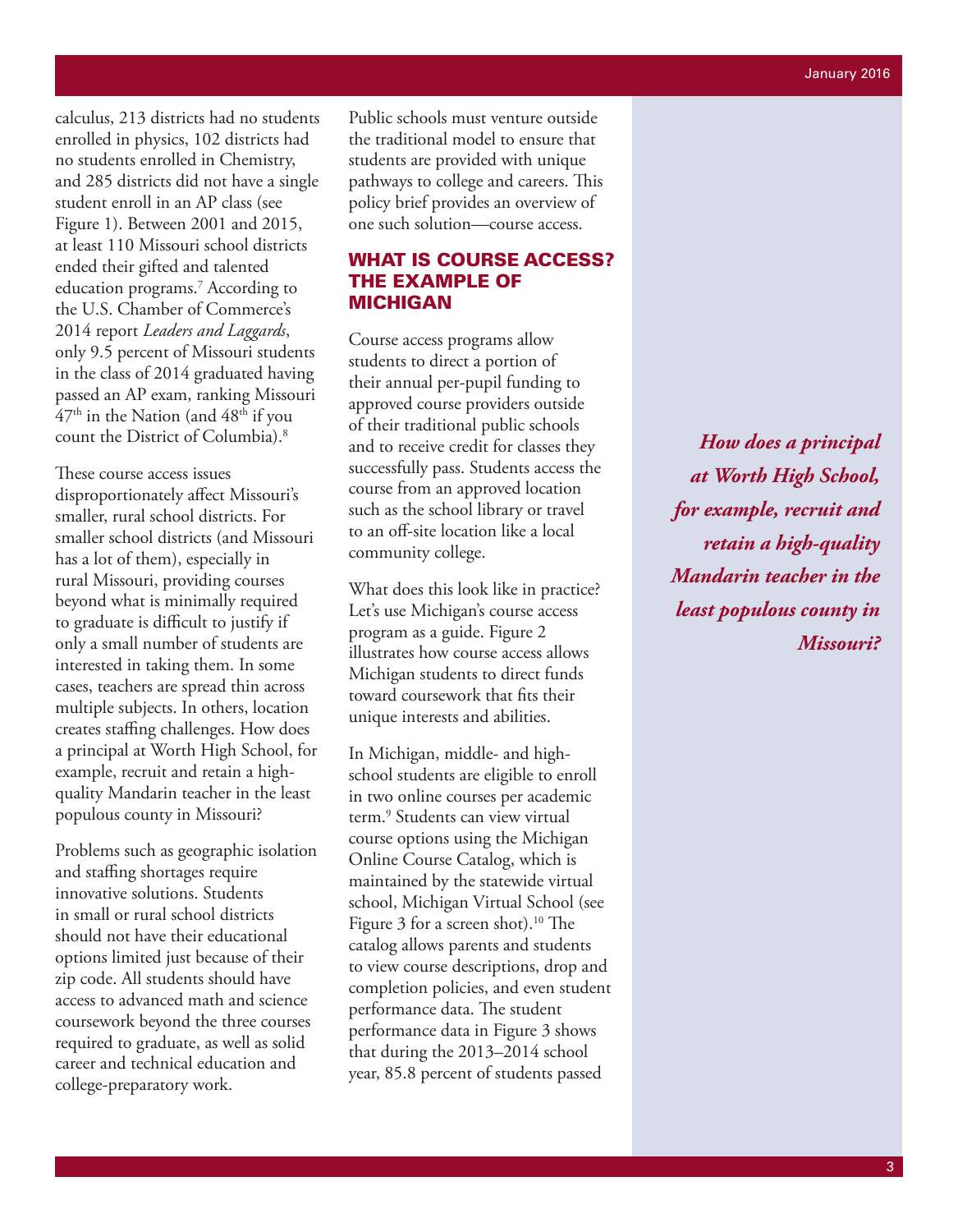#### **Course Access in Michigan**



4th-grade Math provided by Genesee Intermediate School District (ISD) in Flint, Michigan.

Once a student enrolls in an online course, a portion of the student's per-pupil funding is paid to a digital learning provider that could be an in-state traditional public school, a public charter school, or a third-party provider. The program operates using what is referred to as the 80/20 rule— 80 percent of the course tuition is paid up-front, and 20 percent is paid after the student receives a passing score of 60 percent or above. However, school districts also have the option to pay 100 percent up-front and receive a

20% reimbursement if the student does not pass the course.<sup>11</sup>

Online courses vary in cost, but Michigan's course access law does not require a school district to pay more than 6.67% of the minimum allowance per pupil as calculated by the state's funding formula. Thus, if a school district has a \$10,000 dollar per-pupil foundation allowance, the school district does not have to pay more than \$667 for an online course even if a course costs \$800. Parents can opt to pay the difference.<sup>12</sup> If the tuition rate does not exceed the capped rate, then the school district can use the leftover funds to pay for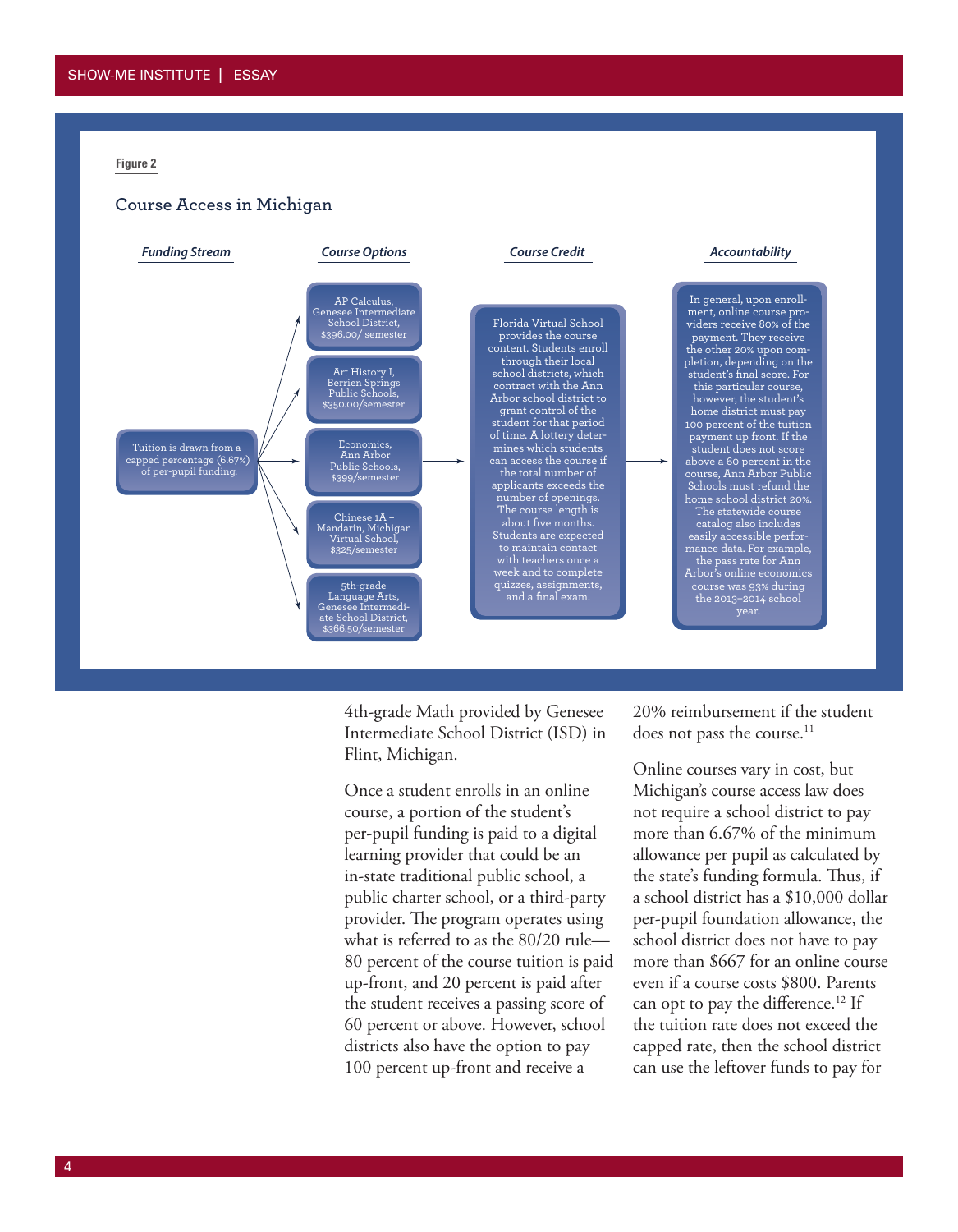# **Online Course Interface, Michigan Course Access Program**

| Basic Info                             |                       |                                      |                       |                                            |                                                                                                             |
|----------------------------------------|-----------------------|--------------------------------------|-----------------------|--------------------------------------------|-------------------------------------------------------------------------------------------------------------|
| Current Offerings                      | <b>School</b><br>Year | <b>Enrollment</b><br>Count $\bullet$ | Pass<br>Count $\odot$ | Completion<br>Rate <sup><sup>2</sup></sup> | <b>Notes</b>                                                                                                |
| Drop and Completion Policies           | $13 - 14$             | 302                                  | 259                   | 85.8%                                      | Enrollment data include all enrollments (21f and non-21f) for the Spring<br>and Summer 2013-14 school year. |
| How to Enroll                          |                       |                                      |                       |                                            |                                                                                                             |
| Prerequisites                          |                       |                                      |                       |                                            |                                                                                                             |
| Description                            |                       |                                      |                       |                                            |                                                                                                             |
| Course Outcomes / Objectives           |                       |                                      |                       |                                            |                                                                                                             |
| Course Outline                         |                       |                                      |                       |                                            |                                                                                                             |
| Required Assessment                    |                       |                                      |                       |                                            |                                                                                                             |
| <b>Instructor Contact Expectations</b> |                       |                                      |                       |                                            |                                                                                                             |
| Academic Support Available             |                       |                                      |                       |                                            |                                                                                                             |
| <b>Technical Requirements</b>          |                       |                                      |                       |                                            |                                                                                                             |
| Course Review                          |                       |                                      |                       |                                            |                                                                                                             |
| Student Performance Data               |                       |                                      |                       |                                            |                                                                                                             |
| Course Images                          |                       |                                      |                       |                                            |                                                                                                             |
|                                        |                       |                                      |                       | Save                                       |                                                                                                             |
|                                        |                       |                                      |                       |                                            |                                                                                                             |

other costs such as providing mentors for students enrolled in online courses.13

While the state education department cannot approve or reject courses added to the online catalog, local school districts are responsible for reviewing each course using Michigan content standards and the National Standards for Quality Online Courses (see boxed insert on page 6). The Michigan Department of Education (MDE) provides regional training opportunities to teach school district officials how to develop and

conduct online course reviews, as it is each individual school district's responsibility to evaluate the quality of the courses their students enroll in.<sup>14</sup>

## OPPORTUNITIES FOR SCHOOL DISTRICTS AND TEACHERS: EXAMPLES FROM MINNESOTA AND TEXAS

Course access programs offer school districts the opportunity to broaden the course offerings available to students. Additionally, school districts and public charter schools can earn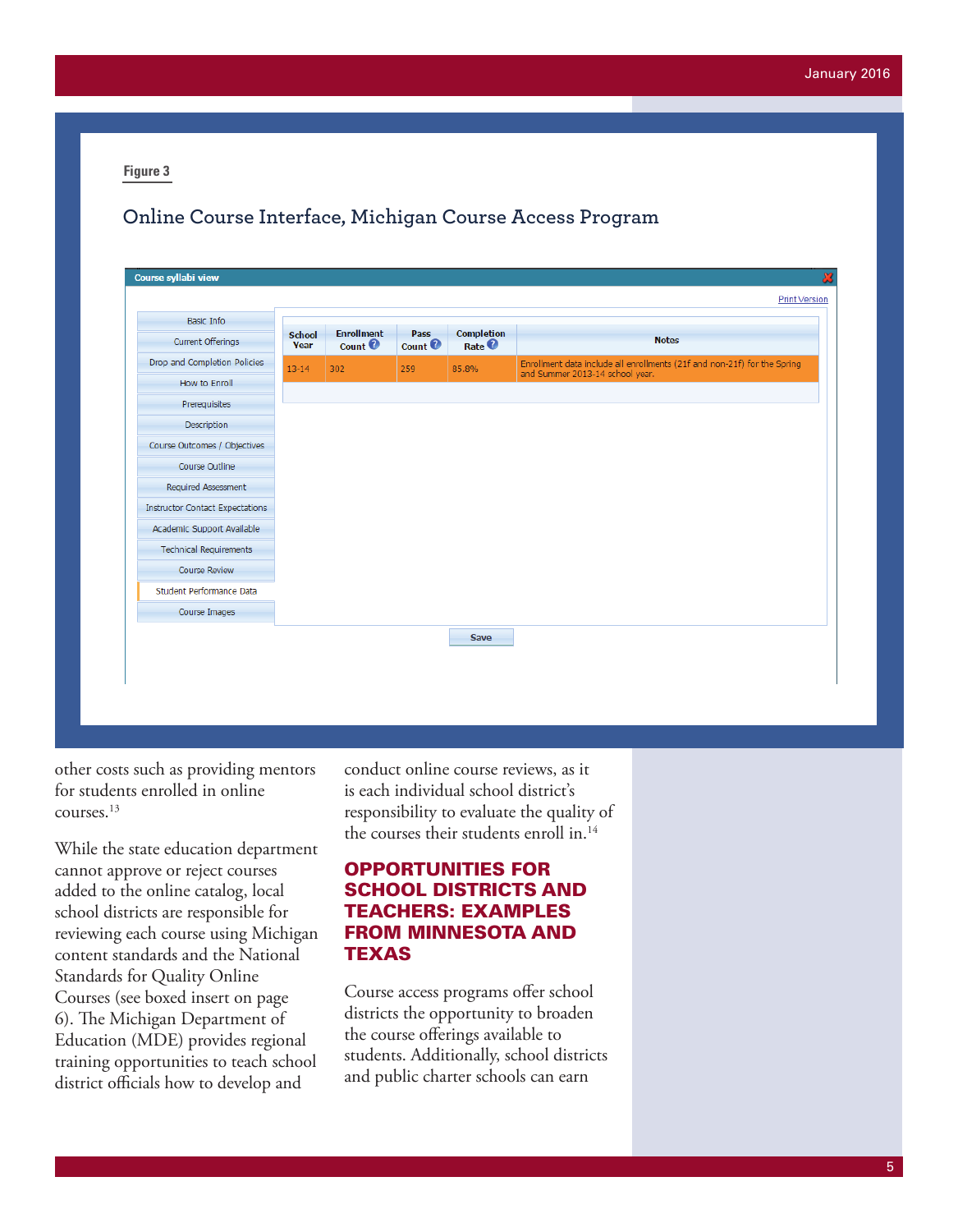*Typically, school districts partner with content providers or online vendors of curriculum, technology, and course materials.*

revenue by becoming course providers.

Districts like Genesee ISD, which opt to provide courses, ultimately bear responsibility for instructing and assessing students. Typically, school districts partner with content providers or online vendors of curriculum, technology, and course materials. For example, while Genesee ISD offers AP Biology, the district is not the content provider. Rather, the school district contracts with a third-party vendor, Aventa Learning.<sup>15</sup> However, there are examples, like Michigan Virtual School, where a single organization is both the curriculum provider and the institution responsible for student learning.

Although technically, most school districts and charter schools could serve as both content and course providers, developing a virtual course is expensive. According to University of Minnesota Vice Provost and Dean Bob McMaster, the cost of developing an Online Distance Learning course ranges from \$20,000 to \$100,000 in start-up expenses.<sup>16</sup>

Some school districts have pooled resources or united as consortiums to develop a range of course offerings. Infinity Online, for example, consists of 29 school districts in Minnesota.17 Infinity offers courses in mathematics, language arts, science, social studies, health and personal fitness, and electives.18 Courses are available to

#### *Online Learning Standards*

Many states use the National Standards for Quality Online Courses to review online course offerings and providers. The International Association for K-12 Online Learning (iNACOL) last updated the online learning standards in 2011.

States such as Texas and California use the standards to determine whether or not a course will be added to the online course catalog.

Some states, such as Virginia, rely on their own standards to determine quality.

> students enrolled in school districts within the consortium, as well as students enrolled in other schools throughout the state. As an added bonus, the development of online programs such as Infinity has created new job opportunities for teachers. Infinity Online offers first priority to teachers within the consortium when new job openings become available. A traditional school teacher who wants to stay at home and raise children, travel, or acquire an advanced degree without leaving the teaching labor force may benefit from virtual teaching opportunities.

Guthrie Common School District in Guthrie, Texas, stands as another example of the possibilities offered by course access programs. In 2013, the district enrolled 91 students. Like many small, rural school districts, Guthrie faced staffing challenges. According to the Foundation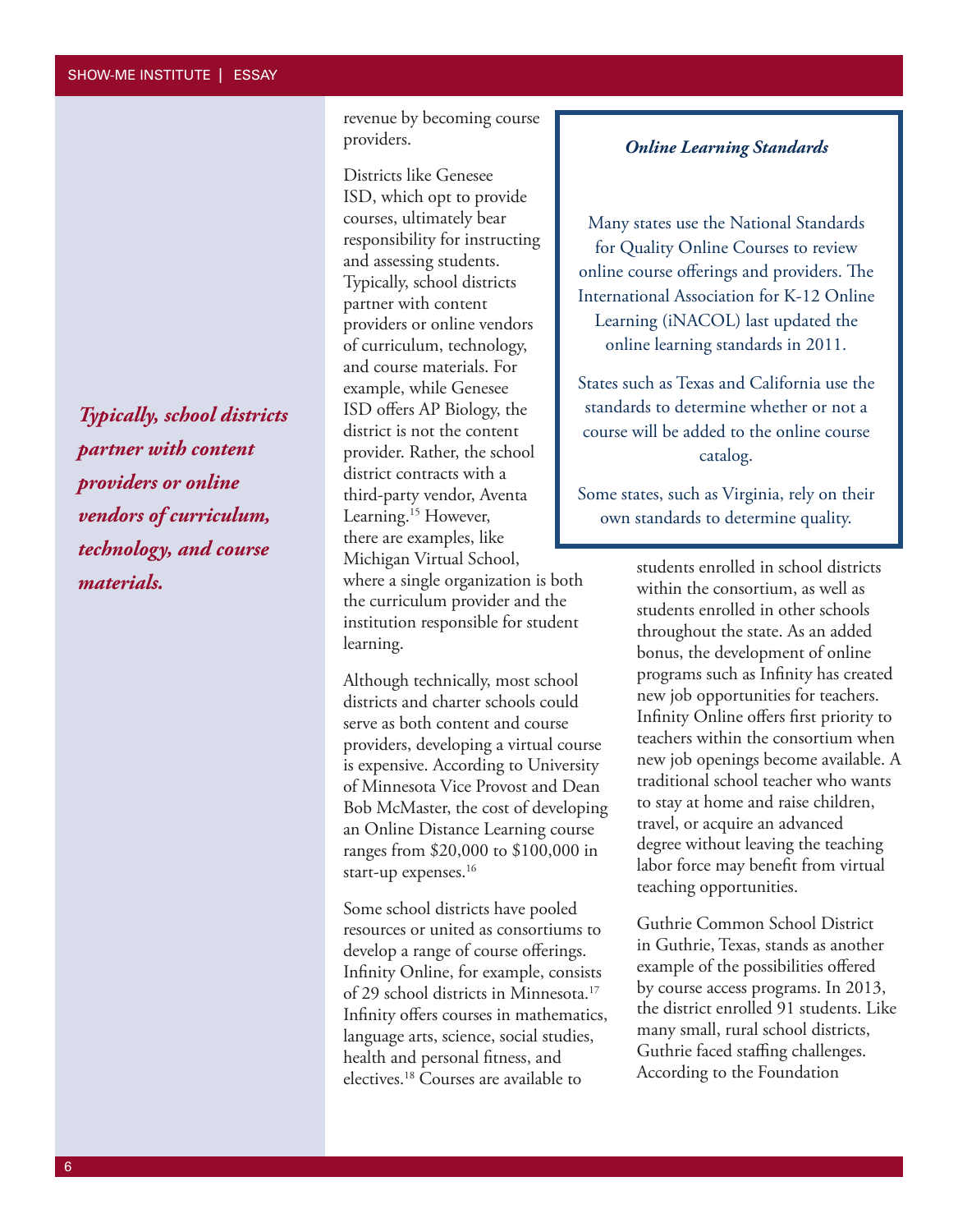# **Course Access Programs Around the Country**

| Who can<br>participate? <sup>20</sup> | <b>Are there limits</b><br>on course<br>enrollment? <sup>21</sup> | <b>Can the state approve</b><br>or reject courses<br>added to catalog?<br>No. |  |
|---------------------------------------|-------------------------------------------------------------------|-------------------------------------------------------------------------------|--|
| Decided locally                       | Decided locally                                                   |                                                                               |  |
| $K-12$                                | No.                                                               | Yes                                                                           |  |
| $3 - 12$                              | No.                                                               | Yes                                                                           |  |
| $6 - 12$                              | 2 courses/term                                                    | <b>No</b>                                                                     |  |
| K-12                                  | Up to 50% of the school day                                       | Yes                                                                           |  |
| $K-12$                                | Must enroll in one course at<br>local school; up to 5 hours       | No.                                                                           |  |
| $6 - 12$                              | 3 units/year, 12 total units                                      | Yes                                                                           |  |
| $3 - 12$                              | 3 year-long courses/year                                          | Yes                                                                           |  |
| $K-12$                                | 5 credits                                                         | No.                                                                           |  |
| $K-12$                                | Local decision                                                    | Yes                                                                           |  |
| $K-12$                                | 2 courses/year                                                    | <b>No</b>                                                                     |  |
|                                       |                                                                   |                                                                               |  |

for Excellence in Education, the district could not afford to hire a foreign language instructor, posing a problem for students wanting to attend the University of Texas, which has a foreign language admission requirement.<sup>19</sup>

To solve this program, Guthrie pooled financial resources with other school districts with similar needs and partnered with Rosetta Stone to create state curriculum–aligned Spanish courses. Guthrie Virtual School (GVS) now enrolls 850 students from across the state, and offers programs

in multiple subject areas. The revenue generated by the program has allowed GVS to develop and grow. Students can access these courses from their own brick-and-mortar schools.

As illustrated by examples in Minnesota and Texas, the flexibility of course access programs offers increased access to virtual learning opportunities for students, new career alternatives for teachers, opportunities for school districts to earn revenue through the development of online programs, and the chance for school districts with similar interests to pool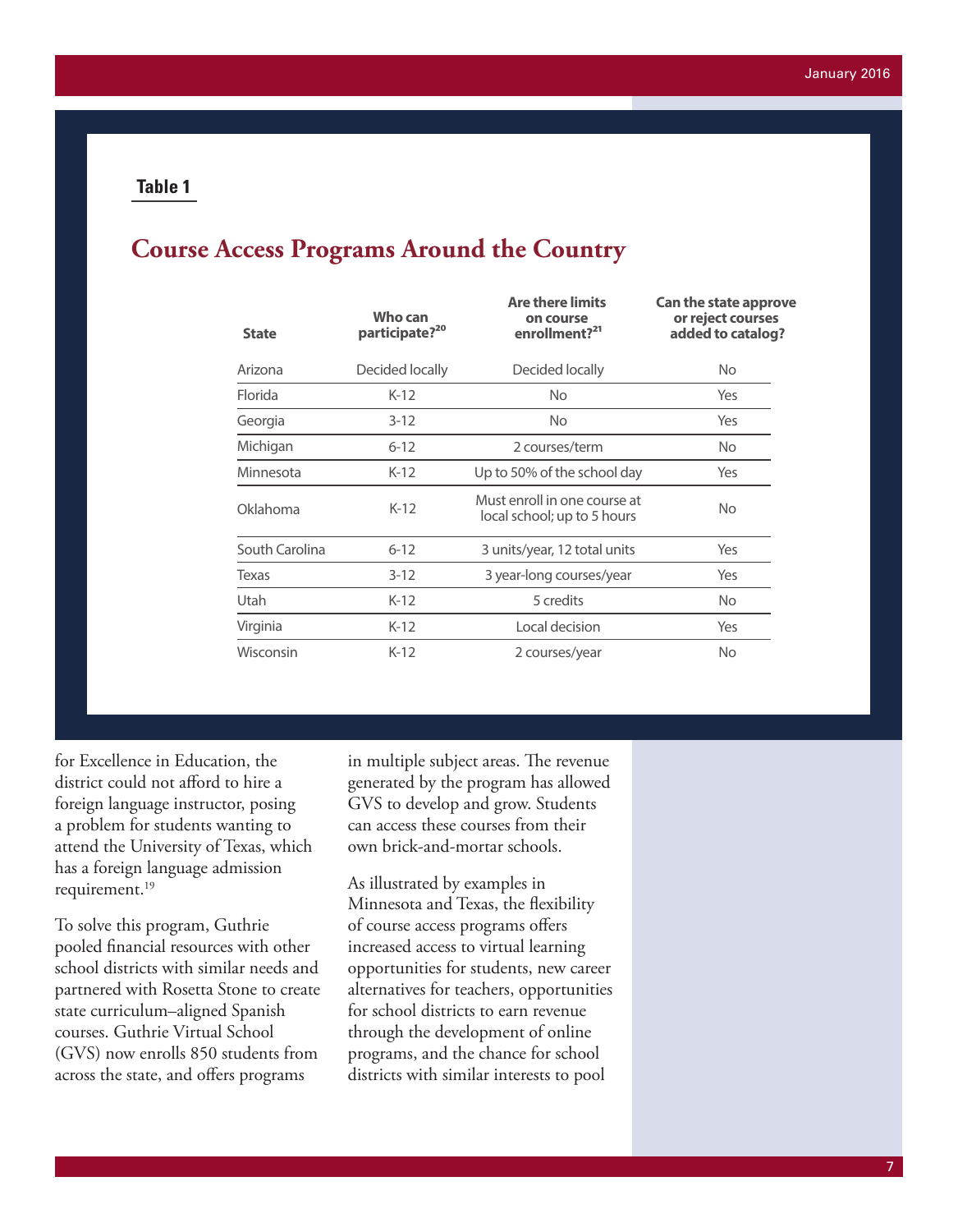### **MoVIP vs. Course Access Comparison**



resources and meet specific needs.

## COURSE ACCESS ACROSS THE COUNTRY

Minnesota passed the first course access law in 2006. Multiple states have since developed course access programs. Often, these programs are referred to as "supplemental online programs" or "course options," meaning that students have access to individual courses during the regular school day.

Table 1 displays course access programs that meet the following conditions:

- (1) Public school students access online coursework for a part (not all) of a traditional school day.
- (2) The supplemental online learning program requires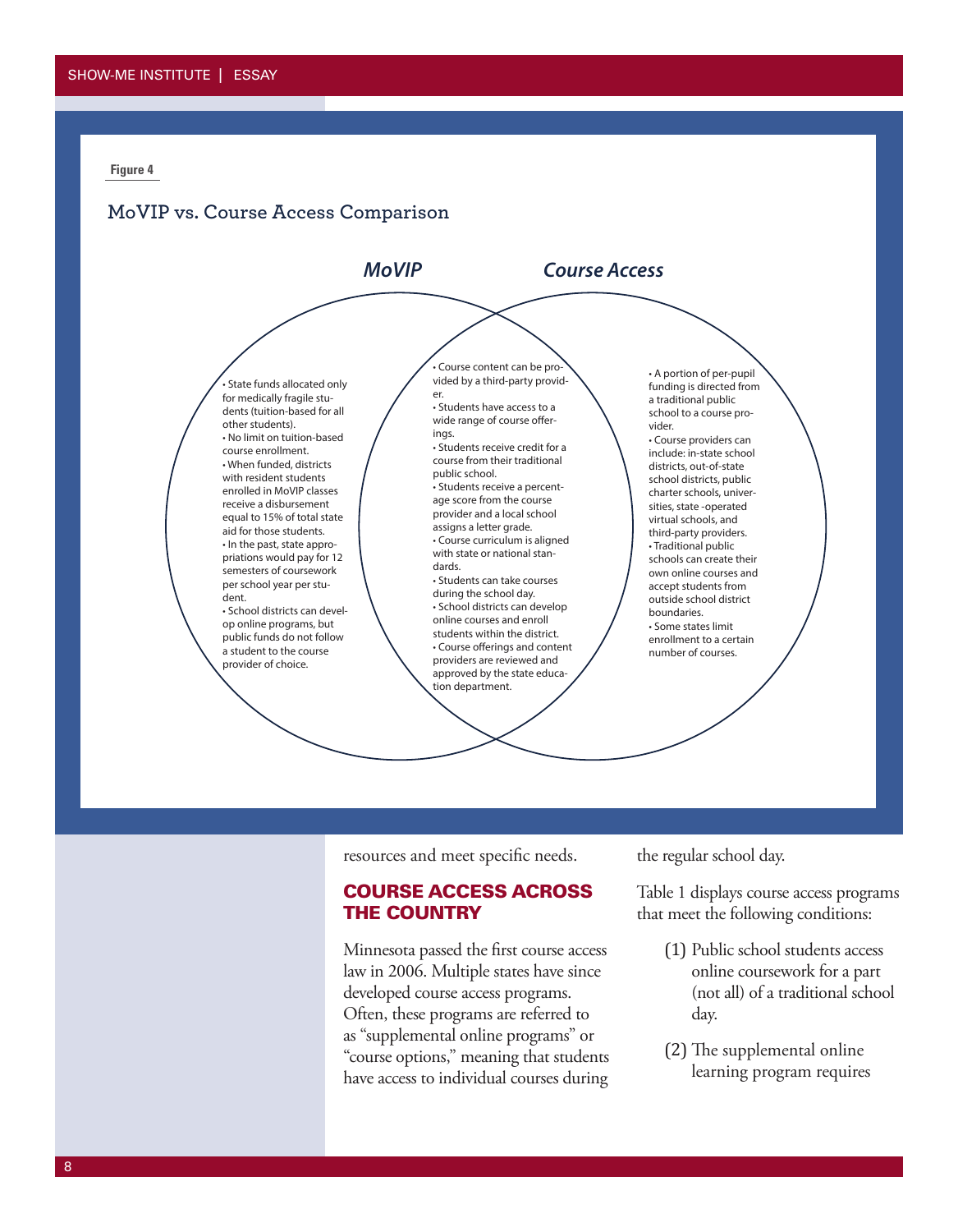little or no additional state funding—it redirects existing state funds to an alternative provider

Each state's course access program is unique.22 One important distinction is how much local control school districts are granted. Some states allow school districts to make decisions about student eligibility, course pricing, and limits on enrollment. Others, such as Utah and Michigan, allow local school districts to independently review courses added to the online catalog, although most states have implemented a statewide review process in which the state education department has the authority to approve or reject online courses. Minnesota, for example, has developed a continuous quality improvement process that includes a three-year review cycle for all approved providers.23

While six states allow students in K-12 grades to participate, states such as Texas limit eligibility to third- through twelfth-graders, and South Carolina limits eligibility to sixth- through twelfth-graders. Most course access programs also place limits on the amount of time a student can spend on online coursework during the school day. Wisconsin allows students to enroll in 2 courses per year, whereas Michigan allows students to enroll in 2 courses per academic term. Oklahoma requires students to enroll in at least one course in a regular classroom during the traditional school day.

#### MISSOURI: A UNIQUE **OPPORTUNITY**

The Show-Me State already has much of the infrastructure to create a course access program through an underused program known as the Missouri Virtual Instruction Program (MoVIP), which was signed into law in 2006. MoVIP provides access to online courses through approved providers. Course offerings are vetted by DESE and can be credited toward graduation. Initially, the Missouri legislature allocated \$5.2 million in state funding for the program,<sup>24</sup> and in 2007, 3,000 students enrolled in online courses through MoVIP.25 Funding was cut in 2009,<sup>26</sup> however, and during the 2015–2016 school year only \$590,000 was made available to subsidize coursework for students designated as "medically fragile."27

According to DESE Communications Director Sarah Potter, about 200 school districts currently use MoVIP's services, and the past few years have yielded 500 student enrollments and 2,000 course enrollments, on average.28 A 2011 survey conducted by the Show-Me Institute revealed that in many cases, parents paid tuition outof-pocket for online classes.29

So what makes MoVIP different from a course access program? Figure 4 displays how MoVIP compares to a statewide course access program. The defining difference between the two is that while Missouri school districts can create their own online programs and charge tuition to students outside school district boundaries, only in very rare cases do tax dollars follow students to the program. MoVIP currently offers dozens of course options that students can receive credit for, but few students have access to them because their families would have to pay out of

*Missouri's existing virtual program provides a strong foundation for the implementation of a course access program.*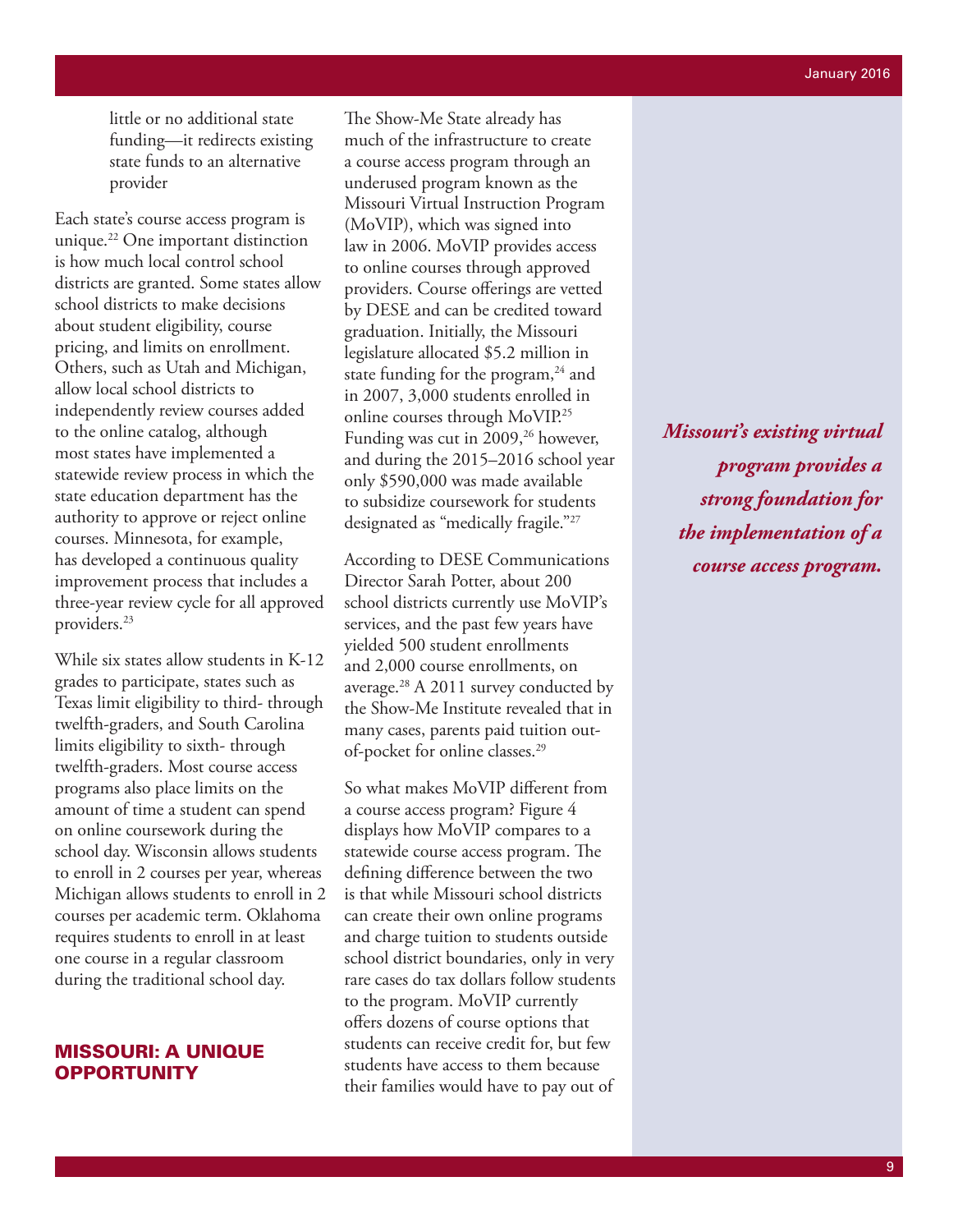#### SHOW-ME INSTITUTE | ESSAY

# — LAURA'S STORY —



**When 7th-grader Laura Wilson moved halfway across the state from Dallas to the small town of Guthrie, Texas, the remote but tight-knit community was a culture shock.35 Guthrie has 160 residents and no restaurants.** 

**While the graduating class Laura left behind in Dallas had 600 students, her class in Guthrie had 10.** 

**When Laura started high school, her parents worried their daughter wasn't being exposed to academically rigorous coursework, so they enrolled her in online** 

**classes through the state's course access program.** 

**Texas statute allows students to enroll in courses not currently offered by their traditional public school. Courses are funded by local school districts using a student's per-pupil expenditure. Texas school districts also can create their own online programs and accept students from across the state.** 

**In 9th grade, Laura enrolled in two online courses through a school district more than 200 miles from Guthrie. Laura also enrolled in courses through GVS, her own school district's virtual program: sociology, psychology, and digital forensics.** 

**While other students went to their regular classrooms, Laura headed to the school library to prepare for tests and touch base with teachers through online chat.** 

**Laura embraced the challenge of online learning. "I became a different student. I was able to work at my own pace. I think it made me work harder," she said.** 

**Now a freshman at Avalon Christian University, Laura is taking sophomore-level courses because of the online dual credit she obtained through South Plains College, and is pursuing a nursing degree.** 

## pocket.30

MoVIP uses coursework from seven providers—Apex Learning, Mizzou K-12, Fuel Education, Florida Virtual School Global, Edison Learning, Connections Education, and North Kansas City Schools. Only two of these providers are public institutions based in the state.<sup>31</sup> Mizzou K-12, which was founded by the University of Missouri College of Education, offers 10 college credit AP courses.32 North Kansas City School District allows students to enroll in advanced or remedial coursework.33 Prior to the decrease in state-allocated funding for virtual learning in 2009, the E-campus at North Kansas City School District reported 600 course enrollments during the 2008-2009 school year. $34$ Today, the campus charges tuition to out-of-district students.

Missouri's existing virtual program provides a strong foundation for the implementation of a course access program. The courses are already there, and the framework for awarding credit has been on the books for almost a decade. With some modifications to how online courses and providers are funded, every public school student in Missouri could once again have the opportunity to enroll in classes not currently offered by their brick-and-mortar school.

## WHAT COULD COURSE ACCESS LOOK LIKE IN MISSOURI?

 Let's use as an example the Exeter R-VI school district, located in Barry County, just north of the Arkansas border. According to DESE, the school district enrolled 322 students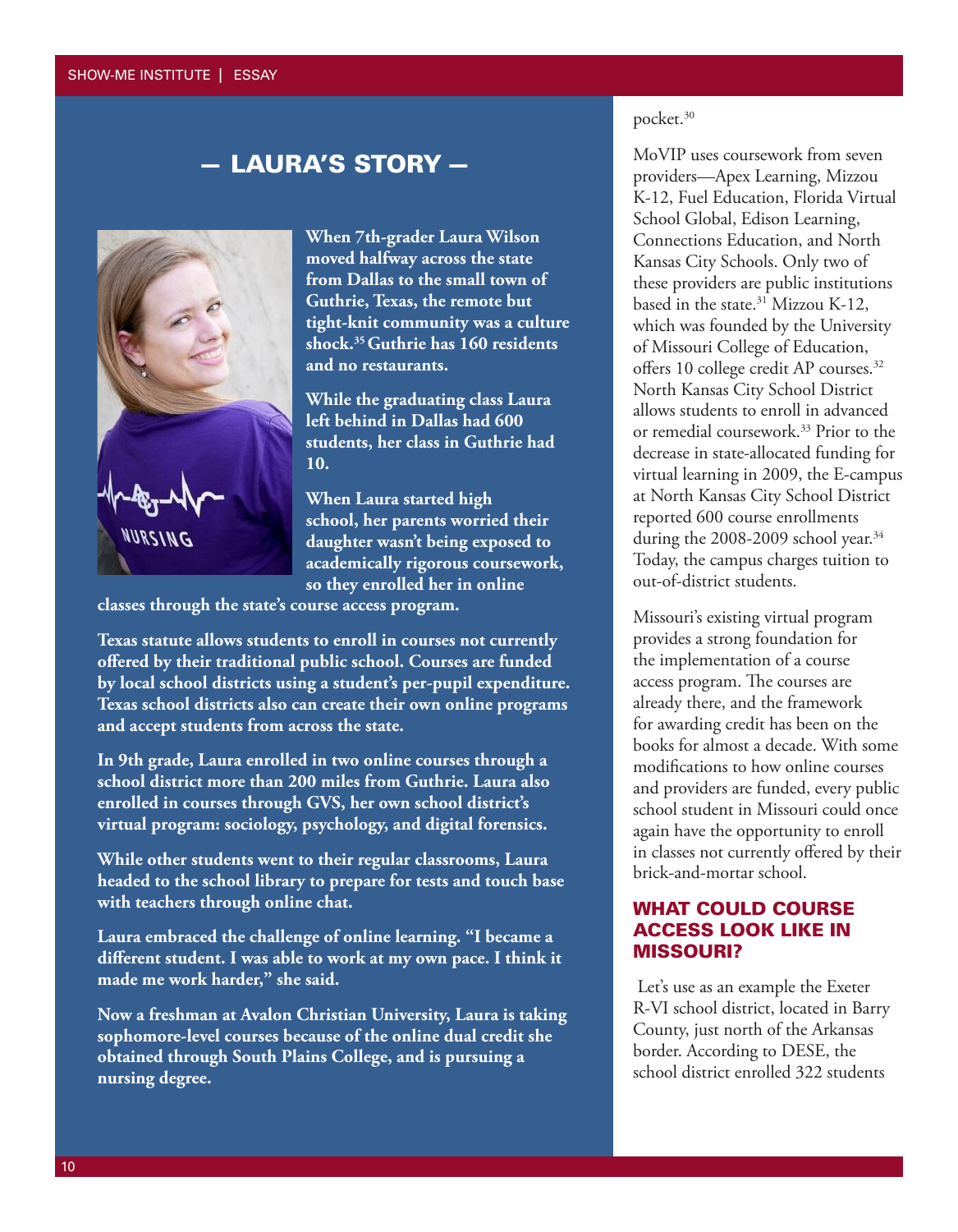# **MoVIP Calculus Options35**

| Course                     | <b>Provider</b>               | Cost  |  |
|----------------------------|-------------------------------|-------|--|
| Calculus Semester 1        | <b>Connections Education</b>  | \$395 |  |
| <b>Calculus Semester 1</b> | Edison learning               | \$255 |  |
| Calculus Semester 1        | <b>Fuel Education</b>         | \$299 |  |
| <b>Calculus Semester 1</b> | Mizzou K-12                   | \$582 |  |
| <b>Calculus Semester 2</b> | <b>Connections Education</b>  | \$395 |  |
| <b>Calculus Semester 2</b> | <b>Edison Learning</b>        | \$255 |  |
| <b>Calculus Semester 2</b> | <b>Fuel Education</b>         | \$299 |  |
| <b>Calculus Semester 2</b> | Mizzou K-12                   | \$582 |  |
| Calculus Honors-Semester 1 | Florida Virtual School        | \$400 |  |
| Calculus Honors-Semester 2 | Florida Virtual School        | \$400 |  |
| AP Calculus AB-Semester 1  | Apex                          | \$300 |  |
| AP Calculus AB-Semester 1  | <b>Connections Education</b>  | \$445 |  |
| AP Calculus AB-Semester 1  | Florida Virtual School        | \$400 |  |
| AP Calculus AB-Semester 1  | <b>Fuel Education</b>         | \$438 |  |
| AP Calculus AB-Semester 1  | Mizzou K-12                   | \$630 |  |
| AP Calculus AB-Semester 2  | Apex Learning                 | \$300 |  |
| AP Calculus AB-Semester 2  | <b>Connections Education</b>  | \$445 |  |
| AP Calculus AB-Semester 2  | Florida Virtual               | \$400 |  |
| AP Calculus AB-Semester 2  | <b>Fuel Education</b>         | \$438 |  |
| AP Calculus AB-Semester 2  | Mizzou K-12                   | \$630 |  |
| AP Calculus BC-Semester 1  | <b>Connections Educations</b> | \$445 |  |
| AP Calculus BC-Semester 1  | Florida Virtual               | \$400 |  |
| AP Calculus BC-Semester 1  | <b>Fuel Education</b>         | \$448 |  |
| AP Calculus BC-Semester 2  | <b>Connections Education</b>  | \$445 |  |
| AP Calculus BC-Semester 2  | Florida Virtual School        | \$400 |  |
| AP Calculus BC-Semester 2  | <b>Fuel Education</b>         | \$448 |  |

in the 2014–15 school year and had zero students take calculus, physics, or any AP course, and 7 students take chemistry. Although it is possible that there were simply no students in Exeter willing or able to take any of

these courses, for argument's sake, let's just say that there were.

According to DESE figures, the district spent \$9,261.11 per child per year in current expenses (which excludes things like capital outlays and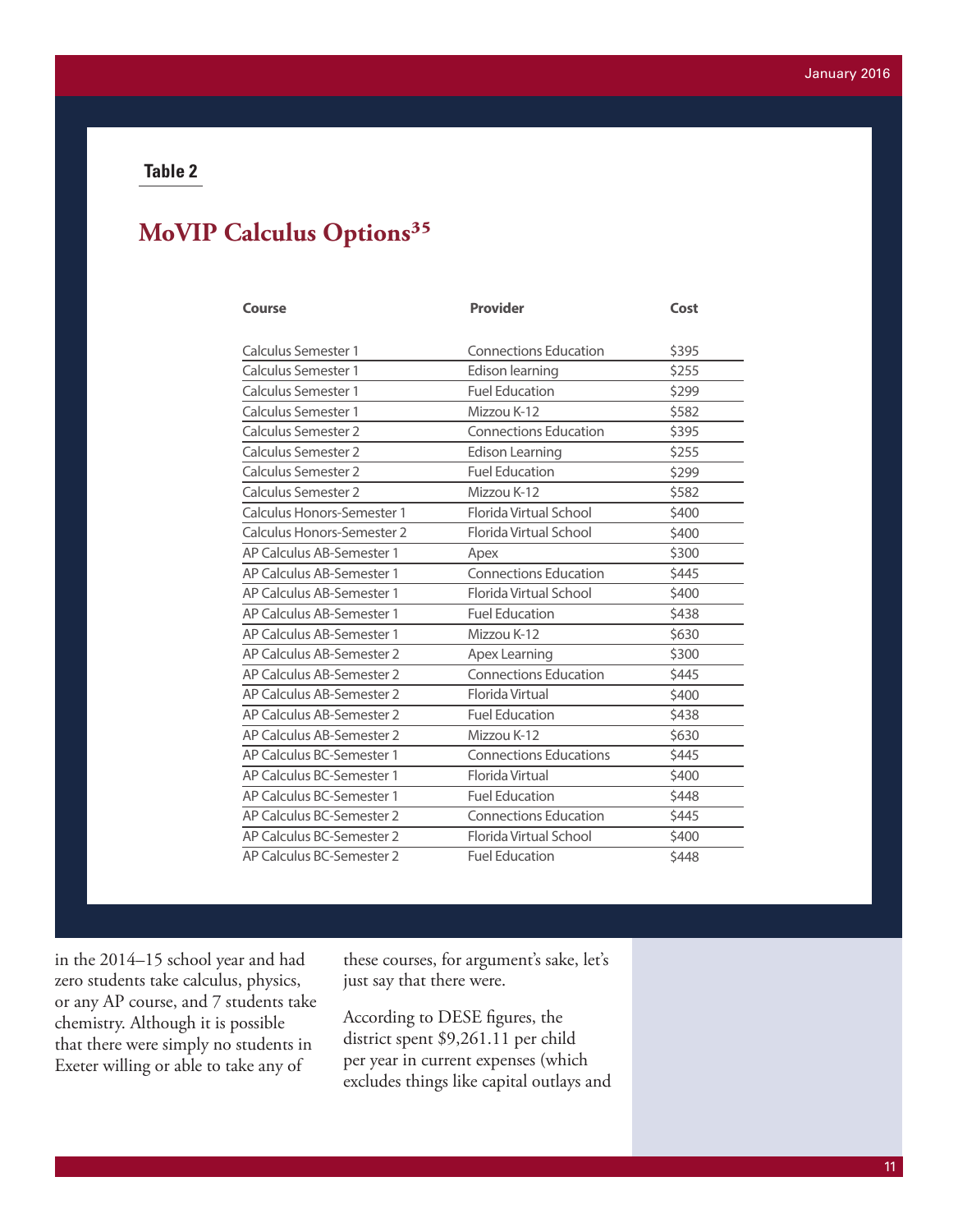*Because students must pass the online course in order for the school district offering the online course to get paid the entire tuition amount, there is built-in accountability*

debt service), 58.92 percent of which came from the state. That means the state sent the district \$5,456.64 per student. Under a course access program, the state could allow a student to take 3 courses outside of his or her assigned school, with each of those courses eligible for one-sixth of the total money the state sends, or \$909.44 (each).

If a student in Exeter were looking for an option to take Calculus, she could log into MOVIP and would find the options laid out in Table 2.

So, if she were interested in non-AP calculus, she could choose Fuel Education's course at \$299 per semester for a total of \$598, well below the \$909.44 maximum. The school she currently attends could keep the other \$311. If she were interested in AP calculus, she could take two Florida Virtual School semesters at \$400 each and still have \$109.44 left over that would remit to the school she attends. The leftover money could also help defray the cost of taking the AP exam. If necessary, some portion of those unspent funds could go to fund the overhead of the program or the administrative costs for districts.

We should also note that the preceding example is working from the existing stock of schools in the MOVIP program. The program could also allow schools and districts to create their own courses, get them sanctioned by the state or other school districts, and then offer them in the course access marketplace.

Administratively, the process for districts becoming course providers would look something like what is shown in Figure 5. The flowchart also shows how funds would be transferred from a home school district to a school district offering an online course. Because students must pass the online course in order for the school district offering the online course to get paid the entire tuition amount, there is built-in accountability.

Provided that School District A provides state-approved coursework that students wish to access, and provided that students successfully complete that coursework, the school district can make money.

#### **CONCLUSION**

Statistics on the level of preparation of Missouri students for success after high school are troubling. Clearly, something must be done to help students access and succeed in the coursework necessary for college success or the world of work. Course access is one option to do that.

Course access is especially promising as a potential solution to the problems of small, rural districts. Such districts are seen as an anachronism by many observers. They might be. But they also might have survived years of consolidations and changes because they offer something unique that students in their communities want. Rather than try and erase these institutions from the landscape of the state, programs like course access can help them keep up with modern times. These schools can still host the football team and put on the school play, they can offer classes for which they can get quality teachers, and they can remain the anchors of the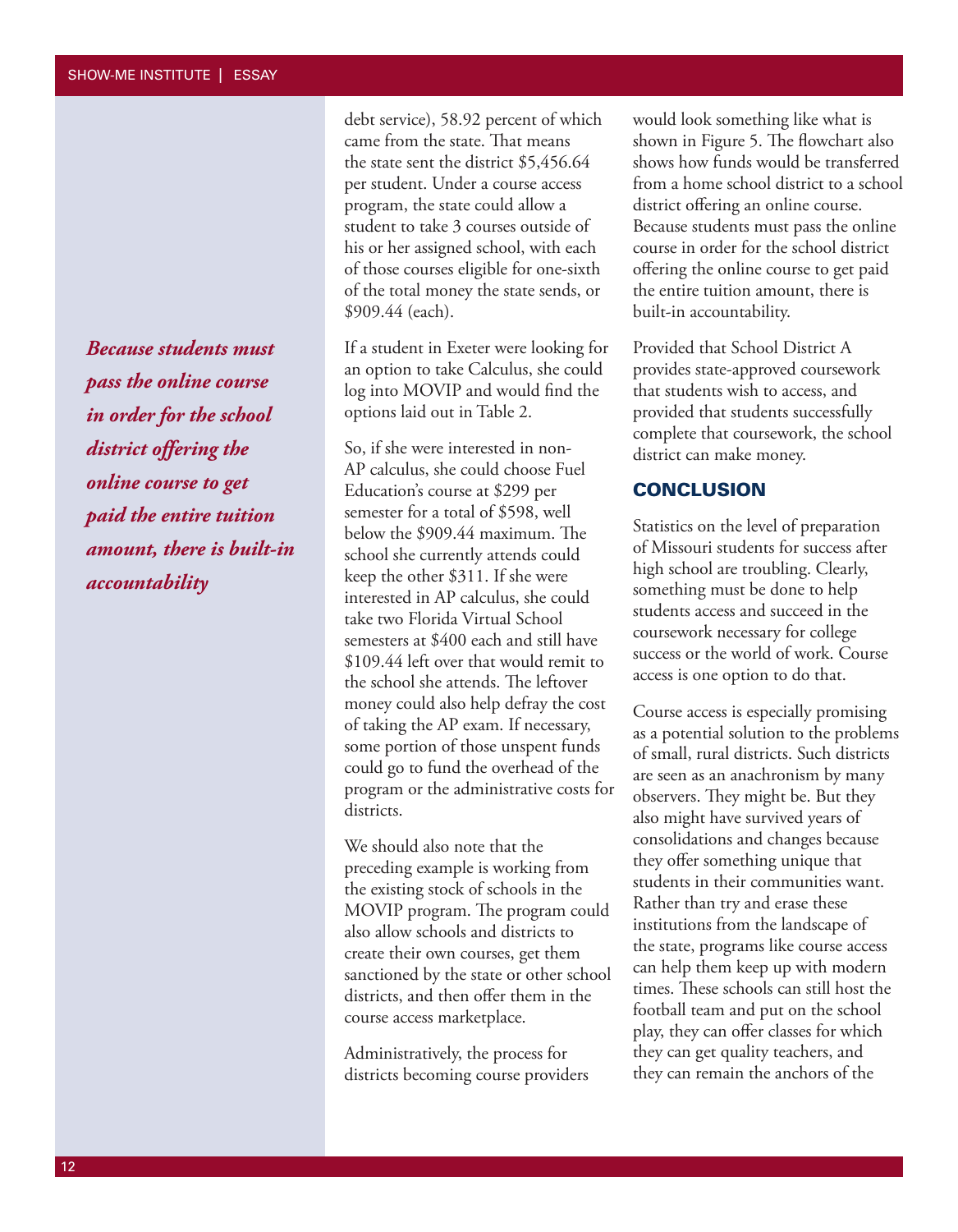# **Course Access Administration Flowchart**



communities in which they operate. They can also provide the diversity and rigor of courses that their students will need to succeed in a rapidly changing world. Everyone can win.

*Brittany Wagner is an education policy research assistant at the Show-Me Institute.* 

*Michael McShane is the director of education policy at the Show-Me Institute.*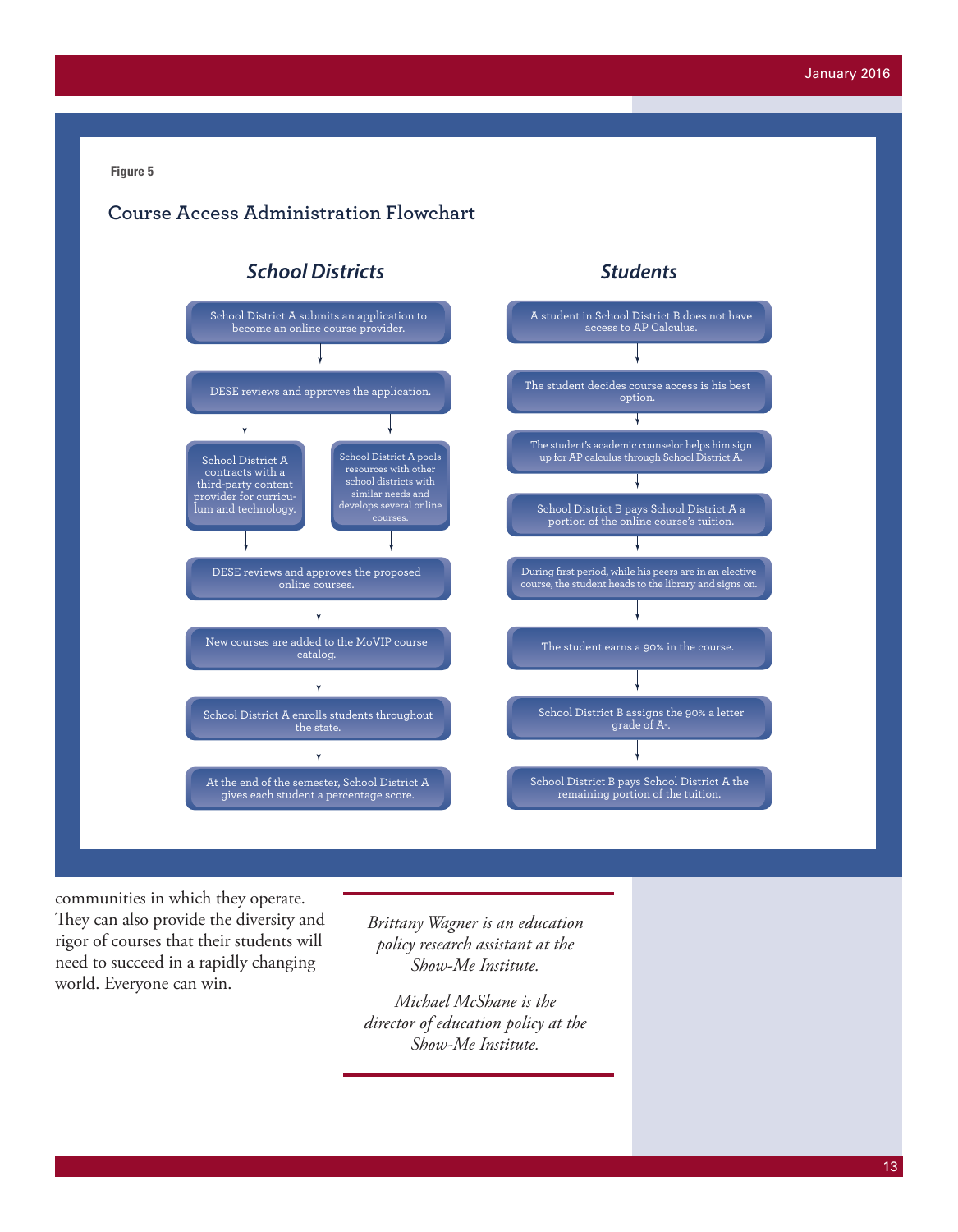#### **NOTES**

<sup>1</sup>"State Board Approves Top 10 by 20 Plan." Press Release, Missouri Department of Elementary and Secondary Education, October 29, 2014. Available at: [http://dese.](http://dese.mo.gov/communications/news-releases/state-board-approves-top-10-20-plan) [mo.gov/communications/news](http://dese.mo.gov/communications/news-releases/state-board-approves-top-10-20-plan)[releases/state-board-approves-top-10-](http://dese.mo.gov/communications/news-releases/state-board-approves-top-10-20-plan) [20-plan](http://dese.mo.gov/communications/news-releases/state-board-approves-top-10-20-plan) .

2 Missouri Department of Elementary and Secondary Education. "Top 10 by 20." Available at: [https://dese.mo.gov/](https://dese.mo.gov/top-10-by-20) [top-10-by-20](https://dese.mo.gov/top-10-by-20) . Accessed December 3, 2015.

<sup>3</sup> Missouri Department of Higher Education. Trends in FTE Enrollment, Fall 2010-2015. Available at dhe.mo.gov/data/statsum/ Fall2015enrollmentreport.xlsx. Accessed January 12, 2016.

4 Coordinating Board for Higher Education. Agenda meeting, April 9, 2015, pg.80. Available at: [http://dhe.](http://dhe.mo.gov/cbhe/boardbook/documents/BB0415.pdf) [mo.gov/cbhe/boardbook/documents/](http://dhe.mo.gov/cbhe/boardbook/documents/BB0415.pdf) [BB0415.pdf](http://dhe.mo.gov/cbhe/boardbook/documents/BB0415.pdf). Accessed December 3, 2015.

5 ACT, Inc. "State Profile Report: Graduating Class 2015 Missouri." Available at: [http://www.act.org/](http://www.act.org/newsroom/data/2015/pdf/profile/Missouri.pdf) [newsroom/data/2015/pdf/profile/](http://www.act.org/newsroom/data/2015/pdf/profile/Missouri.pdf) [Missouri.pdf.](http://www.act.org/newsroom/data/2015/pdf/profile/Missouri.pdf) Accessed December 3, 2015.

 $6$  Ibid.

7 Missouri Department of Elementary and Secondary Education. "State Assisted Programs for Gifted Children Growth Chart." Available at: [https://](https://dese.mo.gov/sites/default/files/qs-gifted-growth-chart-2013-2014.pdf) [dese.mo.gov/sites/default/files/qs](https://dese.mo.gov/sites/default/files/qs-gifted-growth-chart-2013-2014.pdf)[gifted-growth-chart-2013-2014.pdf](https://dese.mo.gov/sites/default/files/qs-gifted-growth-chart-2013-2014.pdf). Accessed December 3, 2015.

8 U.S. Chamber of Commerce Foundation. "Leaders & Laggards: A State-by-State Report Card on k-12 Educational Effectiveness," 2014, pg.25. Available at: [http://](http://www.leadersandlaggards.org/sites/default/files/Leaders%20and%20Laggards%20A%20State-by-State%20Report%20Card%20on%20K-12%20Educational%20Effectiveness.pdf) [www.leadersandlaggards.org/sites/](http://www.leadersandlaggards.org/sites/default/files/Leaders%20and%20Laggards%20A%20State-by-State%20Report%20Card%20on%20K-12%20Educational%20Effectiveness.pdf) [default/files/Leaders%20and%20](http://www.leadersandlaggards.org/sites/default/files/Leaders%20and%20Laggards%20A%20State-by-State%20Report%20Card%20on%20K-12%20Educational%20Effectiveness.pdf) [Laggards%20A%20State-by-](http://www.leadersandlaggards.org/sites/default/files/Leaders%20and%20Laggards%20A%20State-by-State%20Report%20Card%20on%20K-12%20Educational%20Effectiveness.pdf)[State%20Report%20Card%20](http://www.leadersandlaggards.org/sites/default/files/Leaders%20and%20Laggards%20A%20State-by-State%20Report%20Card%20on%20K-12%20Educational%20Effectiveness.pdf) [on%20K-12%20Educational%20](http://www.leadersandlaggards.org/sites/default/files/Leaders%20and%20Laggards%20A%20State-by-State%20Report%20Card%20on%20K-12%20Educational%20Effectiveness.pdf) [Effectiveness.pdf](http://www.leadersandlaggards.org/sites/default/files/Leaders%20and%20Laggards%20A%20State-by-State%20Report%20Card%20on%20K-12%20Educational%20Effectiveness.pdf). Accessed December 3, 2015.

9 Michigan Virtual University. "Pick Two: You Choose! About Michigan's Online Course Catalog." Available at: [https://micourses.org/resources/](https://micourses.org/resources/ol.html) <u>[ol.html](https://micourses.org/resources/ol.html)</u>. Accessed December 3, 2015.

<sup>10</sup> Michigan Virtual University. Michigan's Online Course Catalog. Available at: <u>https://micourses.org/</u>. Accessed December 3, 2015.

<sup>11</sup> Michigan Virtual University. "Implementation Guidelines: Section 21f of the State School Aid Act," pg. 13, 2014. Available at: [https://](https://micourses.org/resources/pdf/toolkit/detailed_21f_implementation_guidelines.pdf) [micourses.org/resources/pdf/toolkit/](https://micourses.org/resources/pdf/toolkit/detailed_21f_implementation_guidelines.pdf) detailed 21f implementation [guidelines.pdf](https://micourses.org/resources/pdf/toolkit/detailed_21f_implementation_guidelines.pdf). Accessed December 3, 2015.

 $12$  Ibid, pg. 6.

<sup>13</sup> Phone interview with Joe Friedhoff by Brittany Wagner, September 22, 2015.

<sup>14</sup> Michigan Virtual University. "Implementation Guidelines: Section 21f of the State School Aid Act," pg. 11, 2014. Available at: [https://](https://micourses.org/resources/pdf/toolkit/detailed_21f_implementation_guidelines.pdf) [micourses.org/resources/pdf/toolkit/](https://micourses.org/resources/pdf/toolkit/detailed_21f_implementation_guidelines.pdf) detailed 21f implementation [guidelines.pdf](https://micourses.org/resources/pdf/toolkit/detailed_21f_implementation_guidelines.pdf). Accessed December 3, 2015.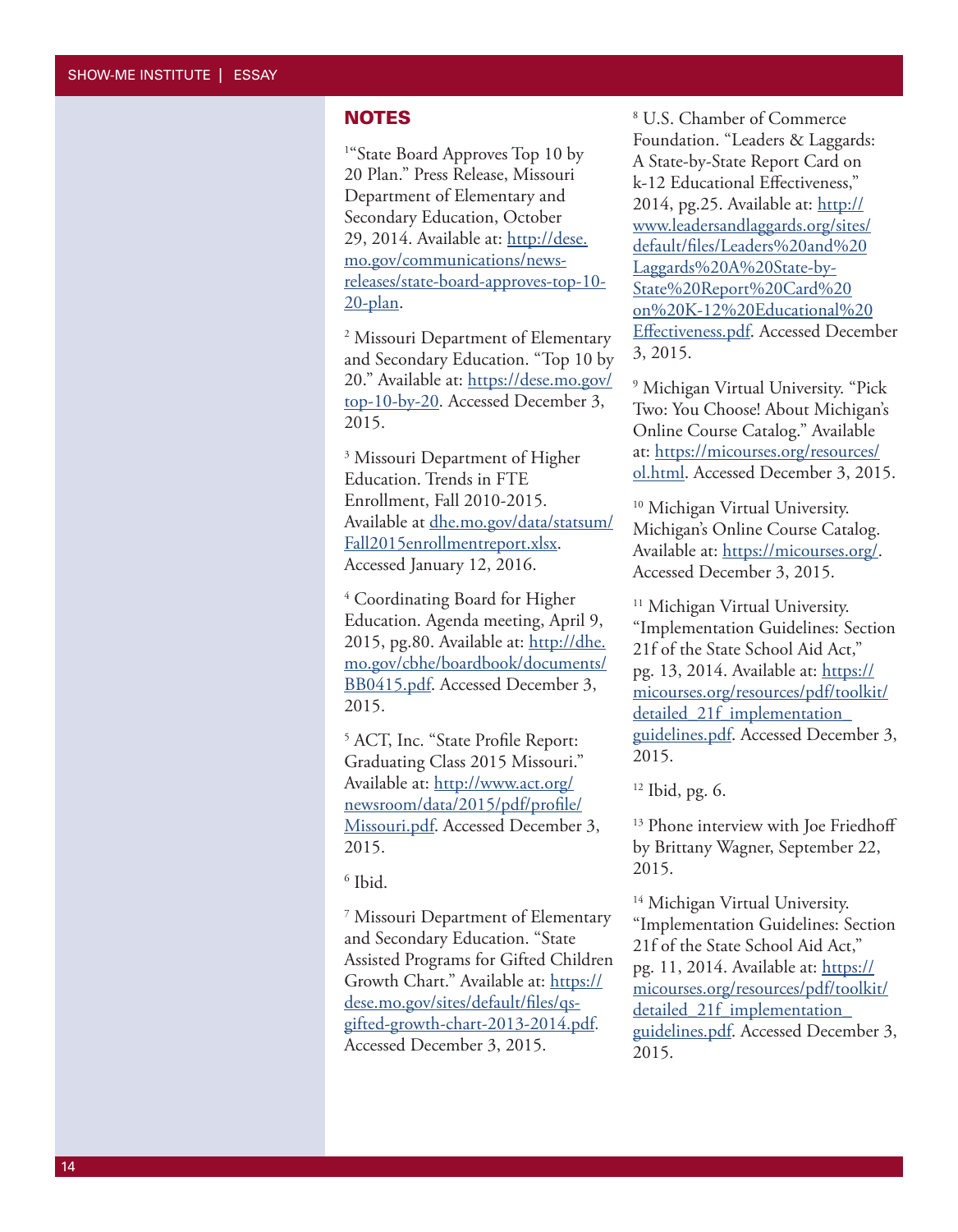<sup>15</sup> Michigan Virtual University. Michigan's Online Course Catalog. Available at: [https://micourses.](https://micourses.org/PublicUsers/CatalogSearch.aspx?Area=S) [org/PublicUsers/CatalogSearch.](https://micourses.org/PublicUsers/CatalogSearch.aspx?Area=S) [aspx?Area=S](https://micourses.org/PublicUsers/CatalogSearch.aspx?Area=S) . Accessed December 3, 2015.

<sup>16</sup> Millerbernd, Anne. "Online classes don't cut costs, surprising some." *Minnesota Daily*, September 11, 2013. Available at: [http://www.mndaily.](http://www.mndaily.com/news/campus/2013/09/11/online-classes-don%E2%80%99t-cut-costs-surprising-some) [com/news/campus/2013/09/11/](http://www.mndaily.com/news/campus/2013/09/11/online-classes-don%E2%80%99t-cut-costs-surprising-some) [online-classes-don%E2%80%99t](http://www.mndaily.com/news/campus/2013/09/11/online-classes-don%E2%80%99t-cut-costs-surprising-some)[cut-costs-surprising-some.](http://www.mndaily.com/news/campus/2013/09/11/online-classes-don%E2%80%99t-cut-costs-surprising-some) Accessed December 3, 2015.

17 Infinity Online: Minnesota's Digital Academy. Available at: [http://www.](http://www.mninfinity.org/) [mninfinity.org/.](http://www.mninfinity.org/) Accessed December 3, 2015 .

18 Infinity Online: Minnesota's Digital Academy. "2015-2016 Course Listing." Available at: [http://www.](http://www.mninfinity.org/course-offerings) [mninfinity.org/course-offerings.](http://www.mninfinity.org/course-offerings) Accessed December 3, 2015.

<sup>19</sup> Foundation for Excellence in Education, EducationCounsel. "Leading in an Era of Change: On the Ground," July 2015, p. 18. Available at: [http://excelined.](http://excelined.org/2015CourseAccessWhitePaper/offline/download.pdf) [org/2015CourseAccessWhitePaper/](http://excelined.org/2015CourseAccessWhitePaper/offline/download.pdf) [offline/download.pdf.](http://excelined.org/2015CourseAccessWhitePaper/offline/download.pdf) Accessed December 3, 2015.

<sup>20</sup> Foundation for Excellence in Education, EducationCounsel. "Leading in an Era of Change: Making the Most of State Course Access Programs." Data from Chart B: Key Elements of State Course Access Programs. July 2014. Available at: [http://digitallearningnow.](http://digitallearningnow.com/site/uploads/2014/07/DLN-CourseAccess-FINAL_14July2014b.pdf) [com/site/uploads/2014/07/DLN-](http://digitallearningnow.com/site/uploads/2014/07/DLN-CourseAccess-FINAL_14July2014b.pdf)[CourseAccess-FINAL\\_14July2014b.](http://digitallearningnow.com/site/uploads/2014/07/DLN-CourseAccess-FINAL_14July2014b.pdf) [pdf](http://digitallearningnow.com/site/uploads/2014/07/DLN-CourseAccess-FINAL_14July2014b.pdf). Accessed December 3, 2015.

 $21$  Ibid.

22 For a more in-depth look at Course Access across the country, see the Foundation for Excellence in Education's 2015 white paper "How Districts and Schools Can Make the Most out of Course Access Programs. Available at: [http://static.excelined.](http://static.excelined.org/wp-content/uploads/ExcelinEd-2015-Course-Access-One-Pager.pdf) [org/wp-content/uploads/ExcelinEd-](http://static.excelined.org/wp-content/uploads/ExcelinEd-2015-Course-Access-One-Pager.pdf)[2015-Course-Access-One-Pager.pdf.](http://static.excelined.org/wp-content/uploads/ExcelinEd-2015-Course-Access-One-Pager.pdf) Accessed December 3, 2015.

<sup>23</sup> Foundation for Excellence in Education, EducationCounsel. "Leading in an Era of Change: On the Ground," July 2015. Available at: [http://excelined.](http://excelined.org/2015CourseAccessWhitePaper/offline/download.pdf) [org/2015CourseAccessWhitePaper/](http://excelined.org/2015CourseAccessWhitePaper/offline/download.pdf) [offline/download.pdf](http://excelined.org/2015CourseAccessWhitePaper/offline/download.pdf). Accessed December 3, 2015.

24 Lloyd, Tim. "With more options for virtual schools, who will make sure they meet state standards?" *St. Louis Public Radio*, May 13, 2105. Available at: [http://news.stlpublicradio.org/](http://news.stlpublicradio.org/post/more-options-virtual-schools-who-will-make-sure-they-meet-state-standards) [post/more-options-virtual-schools](http://news.stlpublicradio.org/post/more-options-virtual-schools-who-will-make-sure-they-meet-state-standards)[who-will-make-sure-they-meet-state](http://news.stlpublicradio.org/post/more-options-virtual-schools-who-will-make-sure-they-meet-state-standards)[standards](http://news.stlpublicradio.org/post/more-options-virtual-schools-who-will-make-sure-they-meet-state-standards). Accessed December 3, 2015.

 $25$  Ibid.

26 Hartsell, Caitlyn. "Case Study: Virtual Learning: Beyond Brick and Mortar." Show-Me Institute, July 27, 2011. Available at: [http://](http://showmeinstitute.org/publication/school-choice/virtual-learning-beyond-brick-and-mortar) [showmeinstitute.org/publication/](http://showmeinstitute.org/publication/school-choice/virtual-learning-beyond-brick-and-mortar) [school-choice/virtual-learning](http://showmeinstitute.org/publication/school-choice/virtual-learning-beyond-brick-and-mortar)[beyond-brick-and-mortar.](http://showmeinstitute.org/publication/school-choice/virtual-learning-beyond-brick-and-mortar) Accessed December 3, 2015.